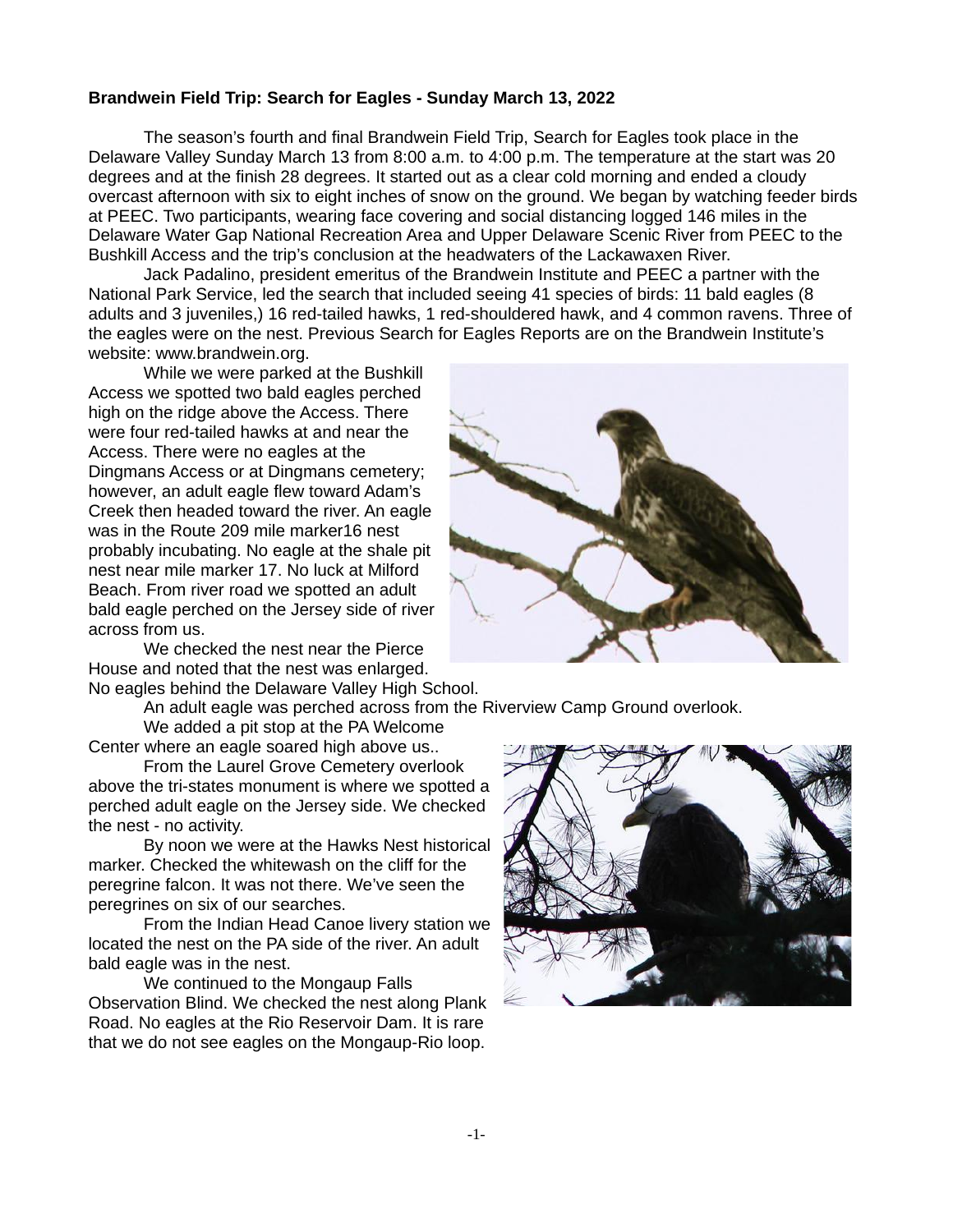

We returned to the Delaware and traveled up river to the nest site 200 yards from the Mill Rift Bridge. We were able to relocate the nest and find a perched eagle near it and another eagle in the nest. No eagles at the Barryville-Shohola nest.

By the time we reached the confluence of the Lackawaxen and the Delaware we had observed 11 bald eagles. No eagles along the Lackawaxen; however, we added a fourth nest near Engvaldsen Road to those at the pipeline crossing, Appert Road and Field Bend Road.

We concluded our field trip at 4:00 p.m. Join us to Search For Eagles

## **Future Searches for Eagles:**

Sundays December 4 & 11, 2022 Sundays January 8 & 15, 2023 Sundays February 5, 12, & 19, 2023 Sundays March 5 & 12, 2023

TO PARTICIPATE IN A SEARCH FOR EAGLES FIELD TRIP PHONE: 845.325.0536

or eMail: jackpeec@aol.com and leave a message to indicate on which search you plan to participate and whether you will join us: 8:00 a.m. at the PEEC parking lot OR 10:00 a.m. at the DWGNRA North Entrance Parking Area, Route 209 South near mile marker 20, Milford, PA - just south of the Milford **Bridge** 

WEATHER PERMITTING. - Dress warmly, bring binoculars, field guides, and a lunch.

THERE IS NO CHARGE

An Eagle identification field guide and a "Search for Eagles" hand-out will be provided for participants by the Paul F-Brandwein Institute.

Birds seen on the March 13, 2022 Search for Eagles

Canada Goose American Black Duck Mallard Hooded Merganser Common Merganser Wild Turkey Bald Eagle Red-shouldered Hawk Red-tailed Hawk Rock Pigeon Mourning Dove Ring-billed Gull Red-bellied Woodpecker Downy Woodpecker